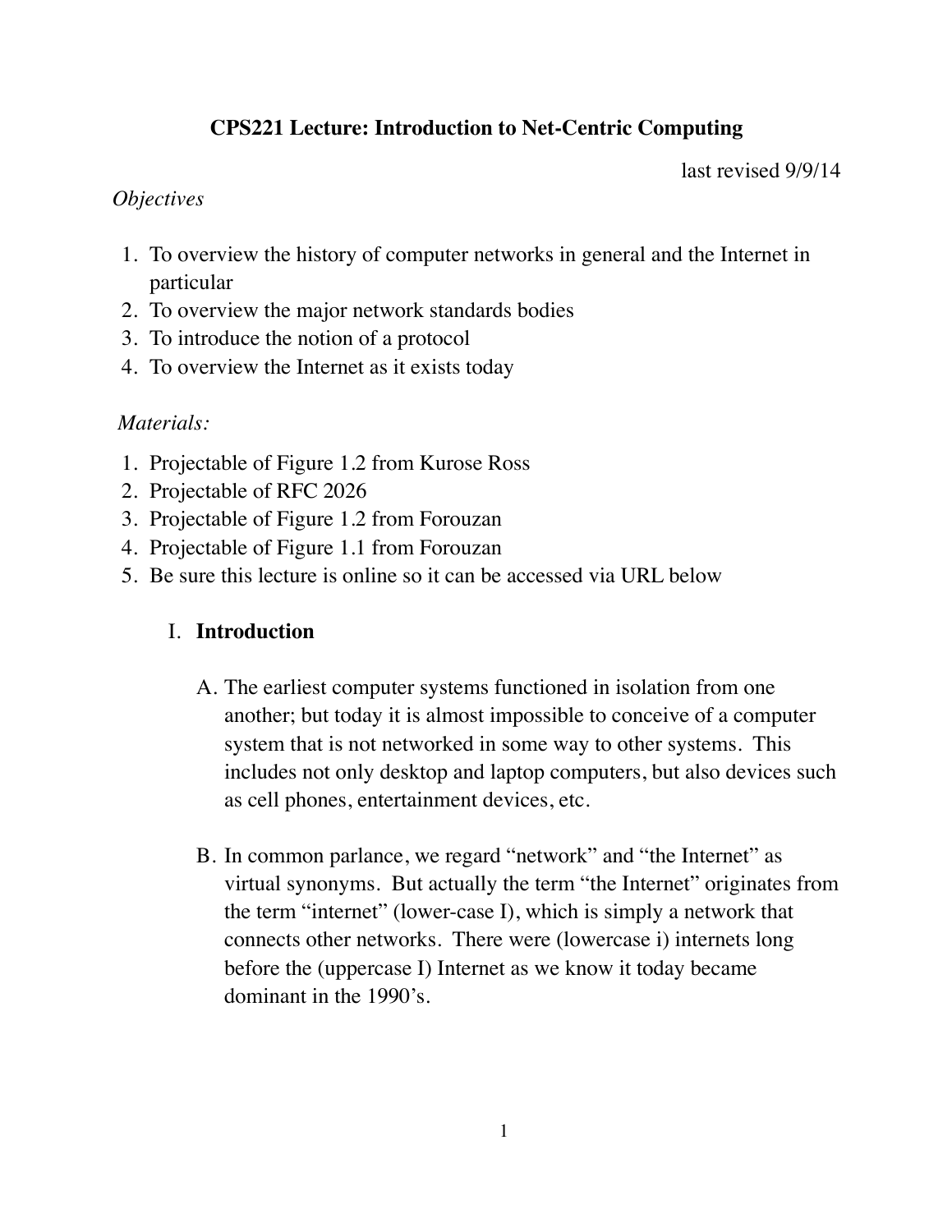- C. Today, we want to look briefly at how this reality came about.
	- 1. The history leading up to the Internet as we know it.
	- 2. How the Internet copes with diversity.

If you think about it for a moment, the diversity in the Internet is almost incredible.

- a) There are a wide variety of types of devices connected to the Internet
	- (1)Different brands of servers, desktop and laptop computers
	- (2)Many other kinds of devices.
		- (a) Cell phones
		- (b)Entertainment devices such as game consoles, digital VCRs, etc
		- (c) As a rather extreme example, there is even an Internet toaster that obtains a weather forecast from a meteorological server and then burns an image of the forecast on your morning toast. (Cited by Kurose/Ross p. 10)
- b) These devices communicate with each other over a wide variety of types of transmission media (cable systems, phone lines, wireless ...)
- c) These devices cooperate to accomplish a wide variety of tasks web access, email, database access ...
- D. We will also give a quick overview of the "Internet world" as it exists today. In the process, we will look at the differing service requirements of various kinds of Internet applications.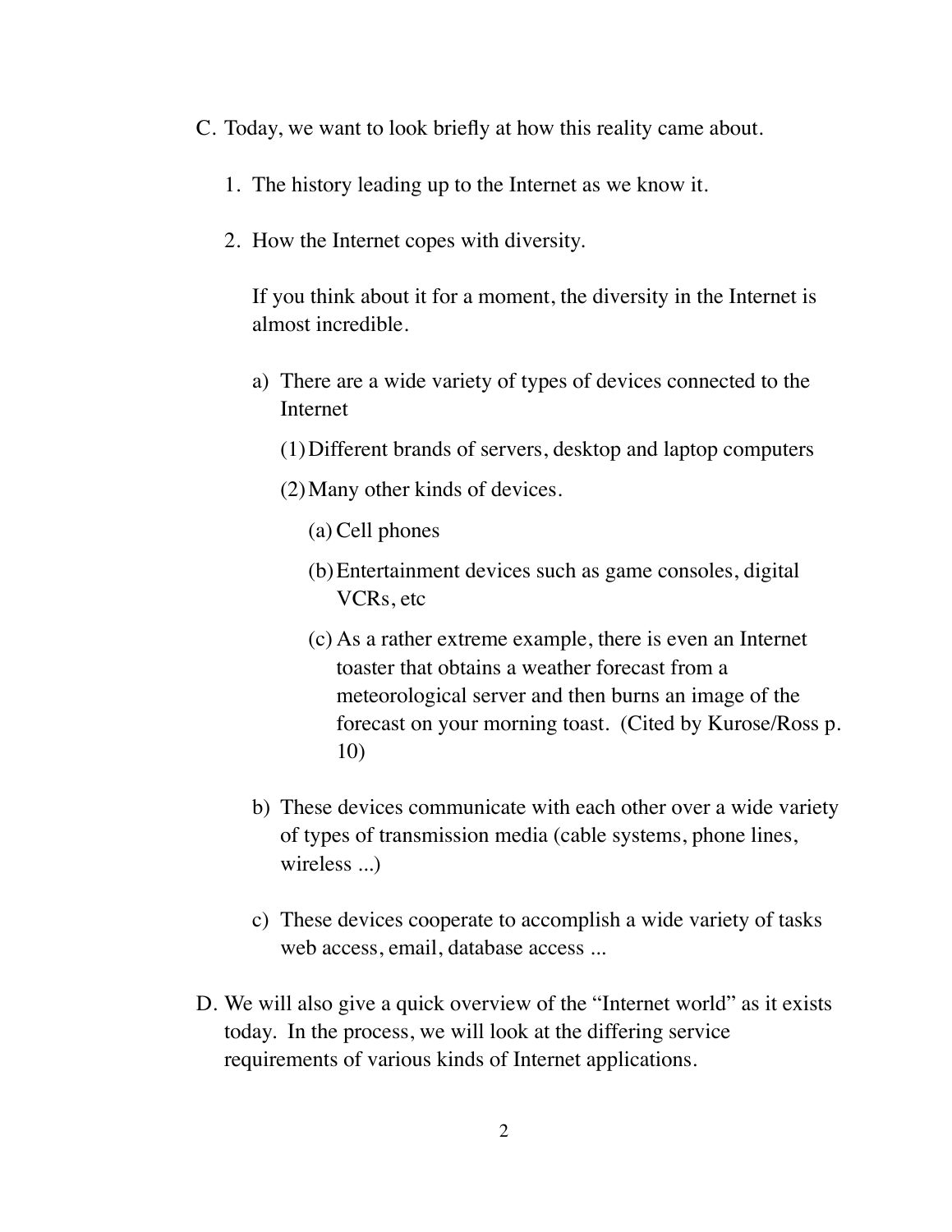#### II. **The History of the Internet**

- A. As I indicated earlier, the idea of a computer network and the idea of an internet actually predate what we know today as the Internet.
- B. The earliest computer networks

...

- 1. Often set up to connect computers within a single organization (business)
	- a) Could be classified as LANs (local area networks) or WANs (wide area networks) - e.g. a corporation with multiple sites might use a WAN to support communication between employees at different locations.
	- b) Supported services like email, information sharing.

Example: Gordon's earliest network provided email between users at Gordon, using usernames that didn't require an "@" symbol - e.g. my email address was simply "BJORK" at one time.

- c) Generally used proprietary technologies
	- (1) e.g. Gordon's earliest network used a product known as "DECNET", which was a product sold by Digital Equipment Corporation - the manufacturer of our main computer systems.
	- (2)IBM had a proprietary technology known as SNA (Systems Network Architecture)
	- (3)Apple had a proprietary technology known as Appletalk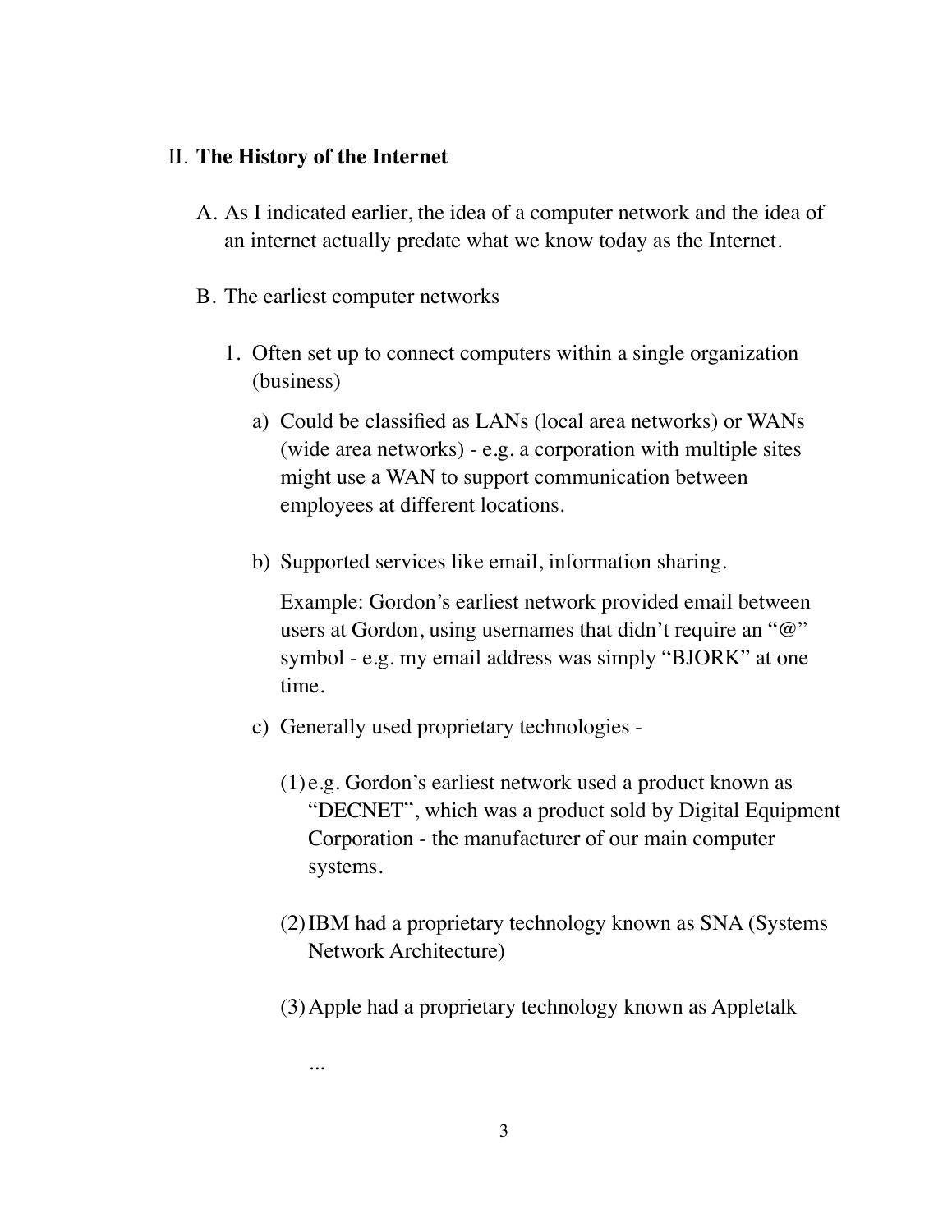- 2. There were also various dialup networks that supported services like email and newsgroups (e.g. compuserve, genie, prodigy, aol ...)
- C. In 1967, the Advanced Research Projects Agency of the Department of Defense (ARPA) proposed the creation of a network to connect researchers working under defense contracts. By 1969, its first implementation connected four universities: UCLA, UCSB, SRI, and the University of Utah.
	- 1. The ARPANET was the first network to use a technique known as "packet switching". Because this approach is pervasive in networks today, it is useful to compare it to another approach known as circuit switching.
		- a) The telephone network is an example of a circuit switched network. In such a network
			- (1)A connection must be set up before communication can take place (e.g. by dialing a phone number at one end and answering at the other end)
			- (2)Once the connection is established information sent at one end of the connection will be received at the other end without any further identification of the intended recipient.
			- (3)When communication is done, it is necessary to explicitly terminate the connection (e.g. by hanging up).
		- b) Packet switching resembles the approach used with postal mail: information is sent over the network in discrete packets.
			- (1)Each packet carries with it the address of its destination.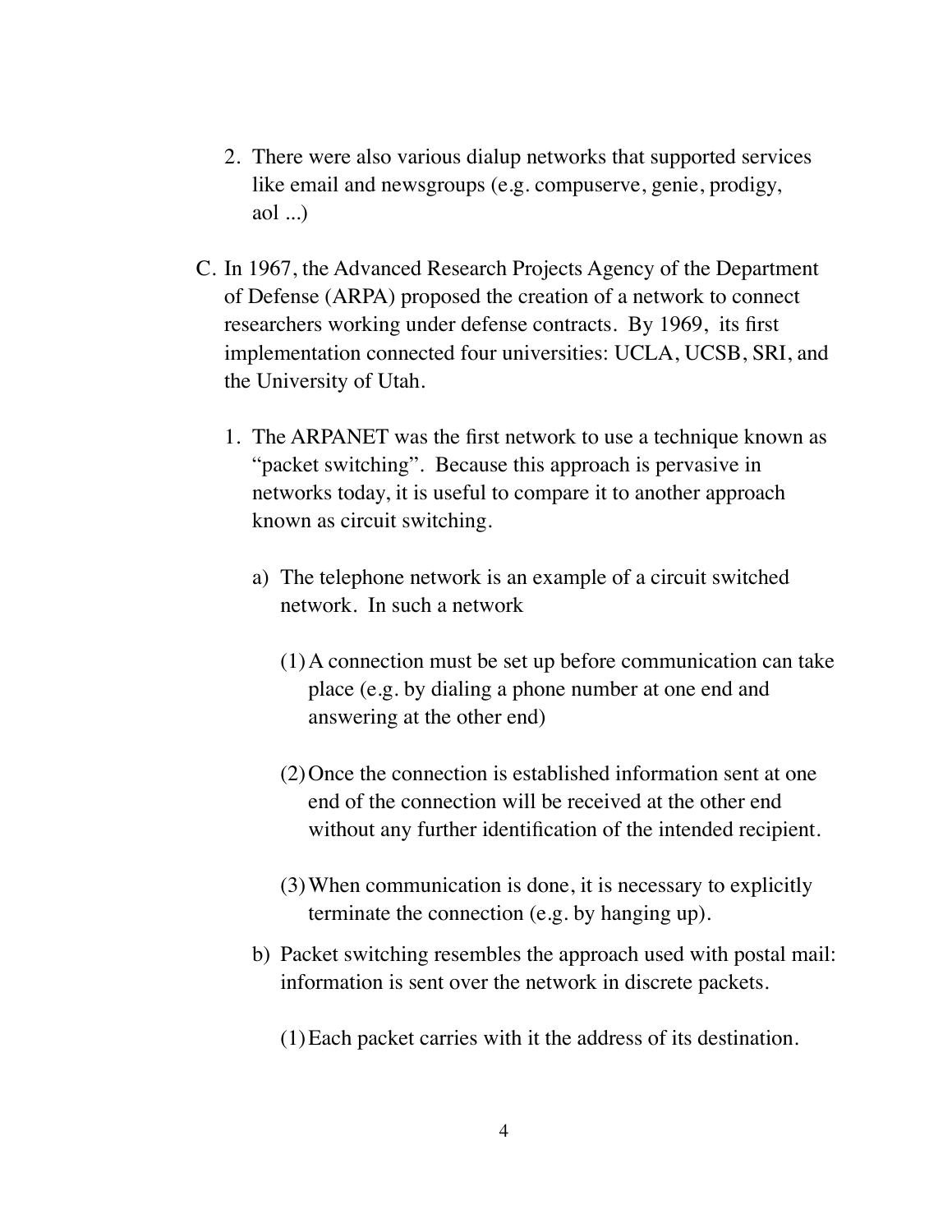- (2)Different packets between two communicating systems may actually travel over different routes, and two packets sent at about the same time may arrive in a different order from the order in which they were sent.
- (3)Short messages can be sent as a single packet; but longer messages may need to be broken up into several smaller packets.
- c) A key difference between the two approaches is that with circuit switching system resources remain dedicated to a particular connection during the entire time it is in existence, whereas with packet switching system resources are used on a per packet basis.

This is why voice telephone service is charged on a "per minute" basis, while postal mail charges per letter and text messaging (which uses packet switching) charges per message.

- 2. The ARPANET (as it came to be called) grew to over 100 nodes, but was always limited to defense contractor. However, it is considered the major precursor of today's Internet because many of the key technologies used by the Internet (e.g. TCP/IP) were first developed there.
- 3. A number of other similar networks arose to support non-defense research, such as the NSFNET and CSNET.
- 4. What eventually emerged in the early 1990's was the concept of the Internet as a network of networks. What we know today as the Internet is actually the successor to these earlier networks.
- D. Probably no single development contributed as much to the popularization of the Internet as the development of the World-Wide Web.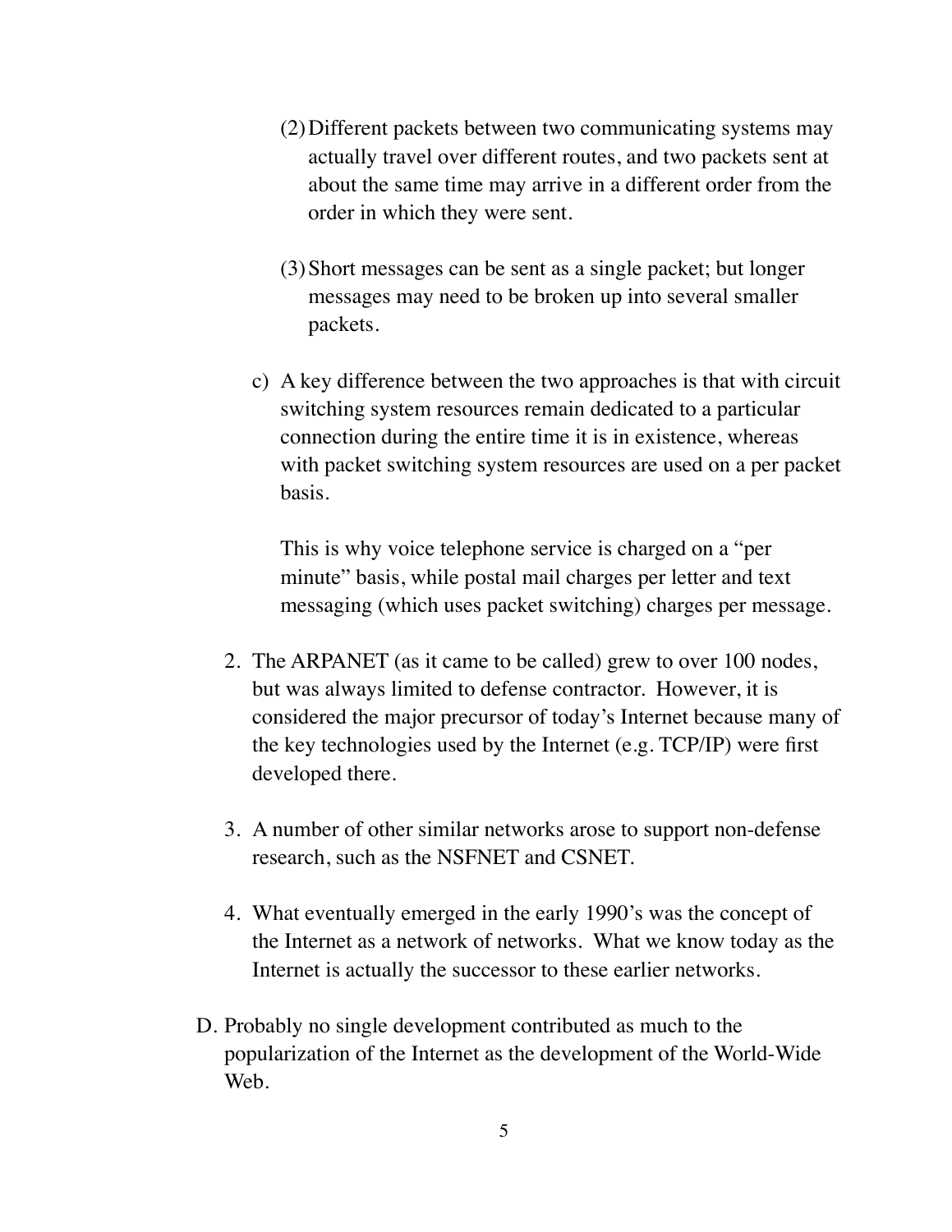- 1. This was originally developed by Tim Berners-Lee in 1989 at CERN (the European Organization for Nuclear Research located in Switzerland.)
- 2. A key turning point was the development of the Mosaic web browser at the National Center for Supercomputers (NCSA) in 1993. (Many of the original developers of Mosaic worked on a browser known as Netscape which became the precursor of the Mozilla project and Firefox)

### III.**How Diverse Systems can Communicate: Protocols**

- A. So how do diverse systems communicate with one another? They do so using protocols.
- B. A protocol is simply a set of rules that facilitate communication. Example: PROJECT Figure 1.2 from Kurose/Ross
- C. In the world of computer networks, there are protocols at multiple levels
	- 1. There are physical protocols, that specify how systems represent binary information. For two devices to connect to each other, they must both represent binary information in the same way.
	- 2. There are protocols that govern how messages are routed over the network..

Example from postal mail: the destination address goes near the center of the envelope, and the return address goes in the upperleft-hand corner. Imagine what would happen if you switched the two on a letter you sent!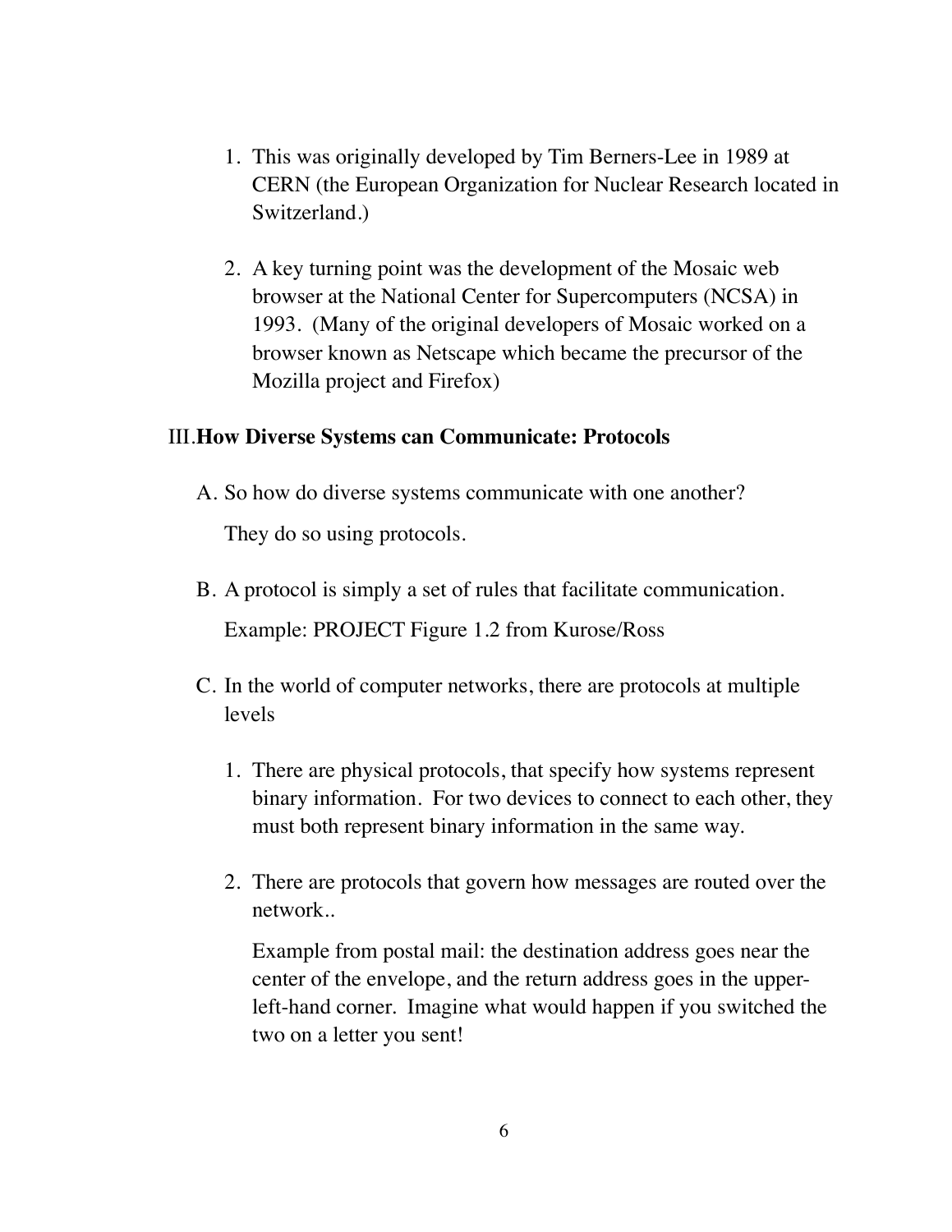- 3. There are protocols that govern how packets are interpreted by various applications.
	- a) Web requests and pages follow a protocol known as http (hypertext transfer protocol). (That's what the http in a URL stands for. Note that there is a different protocol (https) used for encrypted web operations)
	- b) Email messages follow a protocol known as smtp (simple mail transfer protocol)

#### IV.**How Protocols are Agreed Upon: Standards**

- A. Of course, protocols are only useful if both parties agree to use the same protocol.
- B. Standards are of two types:

...

1. De facto standards are widely used, though they may originate from a single source.

Example: Microsoft Word format is a defacto standard for wordprocessing, widely accepted because Word is so commonly used.

- 2. De jure standards are formally promulgated by a standards body, typically after a process that involves opportunity for comment from the parties most affected by the standard.
- C. In the Internet world, commonly-used standards come from a variety of standards bodies - many of which deal with many areas, not just the Internet.
	- 1. Standards bodies that deal with a broad range of standards (not just electronics)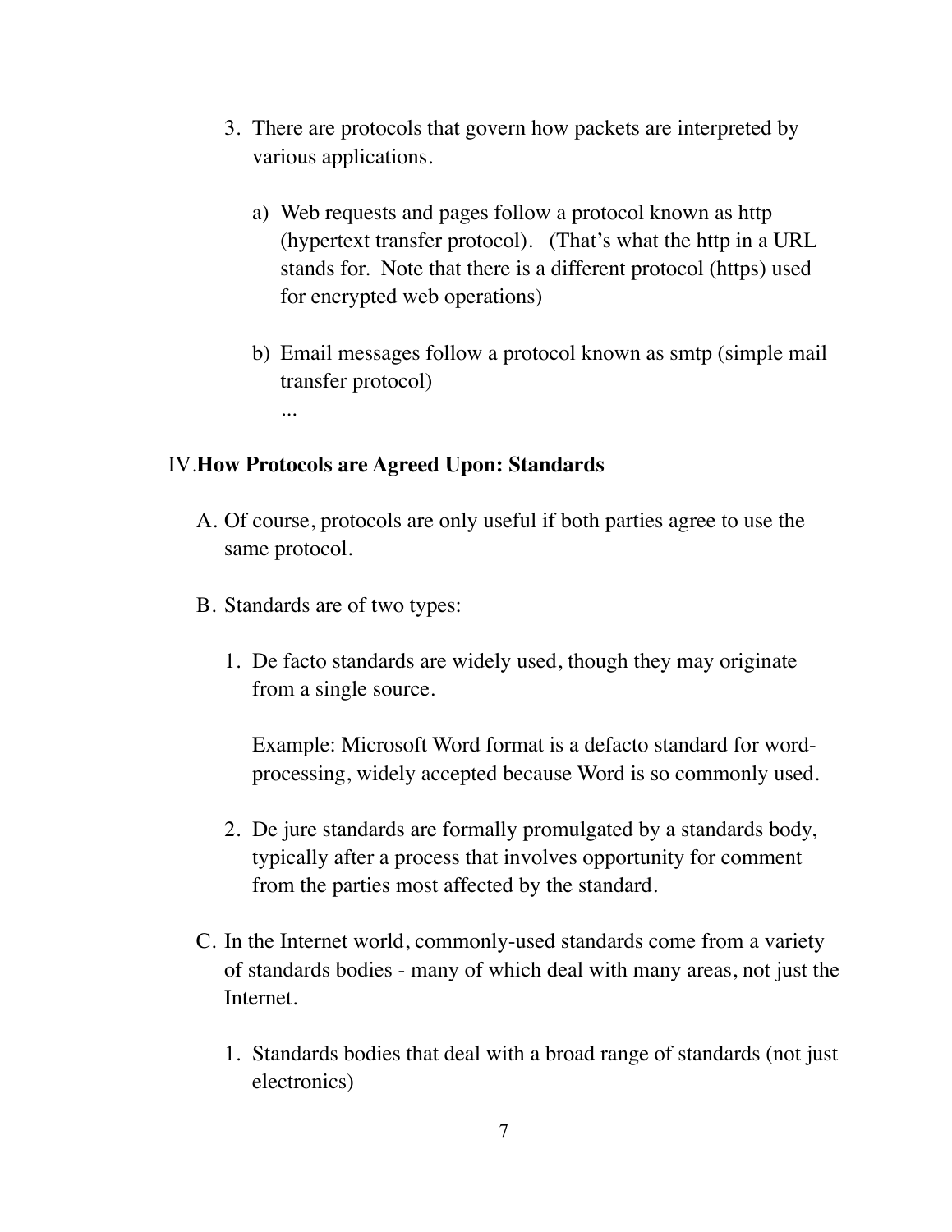- a) ISO International Standards Organization. It is an international body whose membership is drawn mainly from various national standards bodies.
	- (1)In the world of networks, ISO standardized a reference model for network protocol hierarchies which we will talk about later (the ISO Open Systems Interconnect Model).
	- (2)In the world of computers, ISO is also responsible for a standard format for CDs and has created standards for some programming languages.
- b) ANSI (American National Standards Institute) is the US affiliate of ISO.
	- (1)In the world of computers, it is the body that has standardized the ASCII code that is commonly used for the English alphabet.
	- (2)ANSI has also standardized a number of programming languages.
- 2. Standards bodies that deal primarily with electronics broadly (not limited to telecommunications).
	- a) IEEE the Institute of Electrical and Electronics Engineers.
	- b) EIA Electronics Industry Association
- 3. Standard bodies that deal primarily with telecommunications and Internet-related standards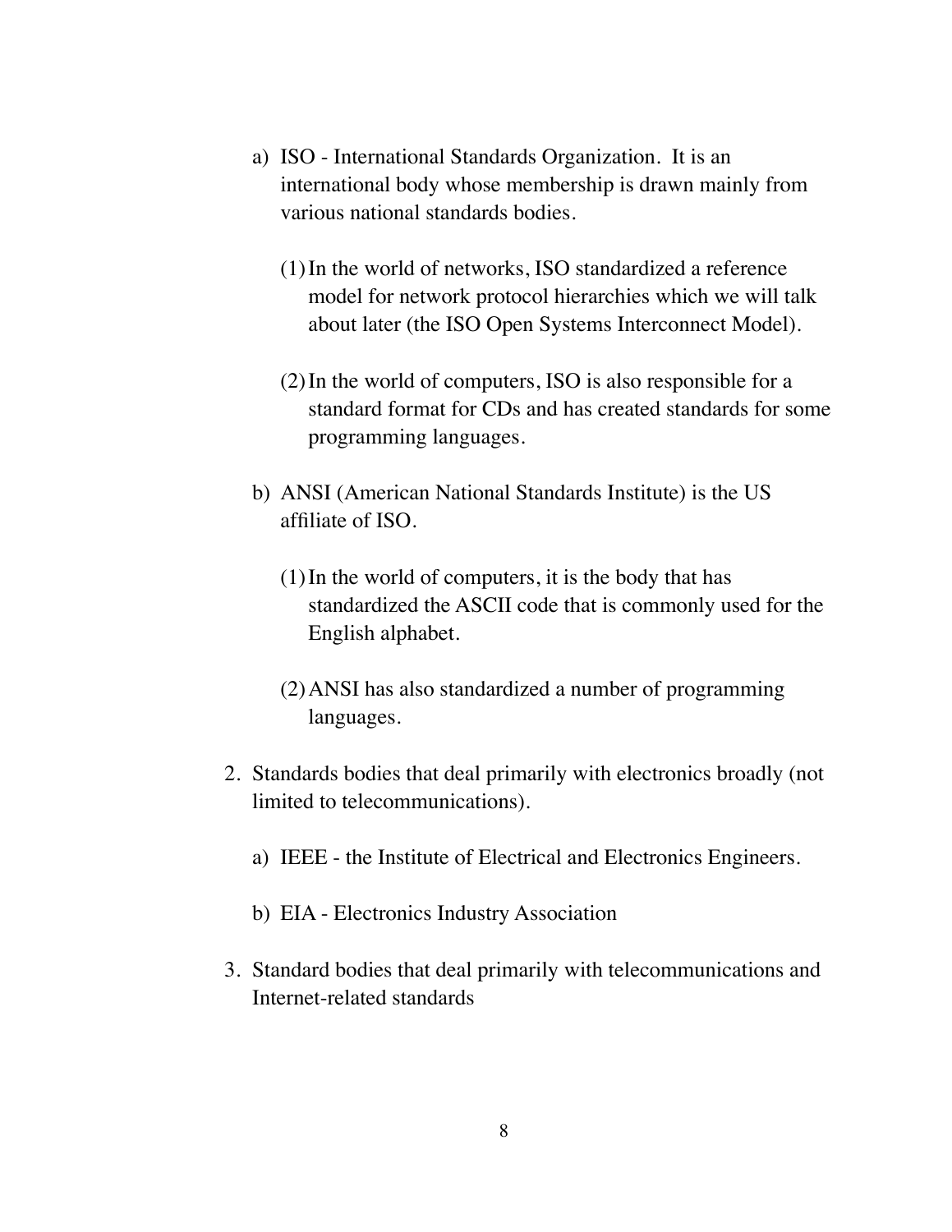- a) ITU-T The International Telecommunications Union, and its committee CCITT - the Consultive Committee for International Telegraphy and Telephony.
- b) W3C The World-Wide-Web Consortium.
- D. In the Internet world, standards go through a process that is managed by the Internet Society through its Internet Activities Board (IAB) and the Internet Engineering Task Force (IETF).
	- 1. The standardization process is built on documents known as "Requests for Comment" (RFC). (The name reflects the history of this process).
	- 2. The process as it exists today is itself defined by an RFC:

PROJECT RFC 2026. (Note references to updates that pertain to specific portions)

- 3. Not all RFC's pertain to standards. (In fact, there is a tradition of a joke RFC being published each year on April 1; an obituary of John Postel, the original editor of the RFC series, is RFC 2468!)
- 4. Any RFC can be accessed by a URL of the form http:// tools.ietf.org/html/rfcXXXX

(Demo accessing RFC2468 this way)

5. When an RFC pertains to a standard, it goes through a process (known as a sequence of maturity levels) that may - or may not result in it becoming a standard

PROJECT Forouzan figure 1.2.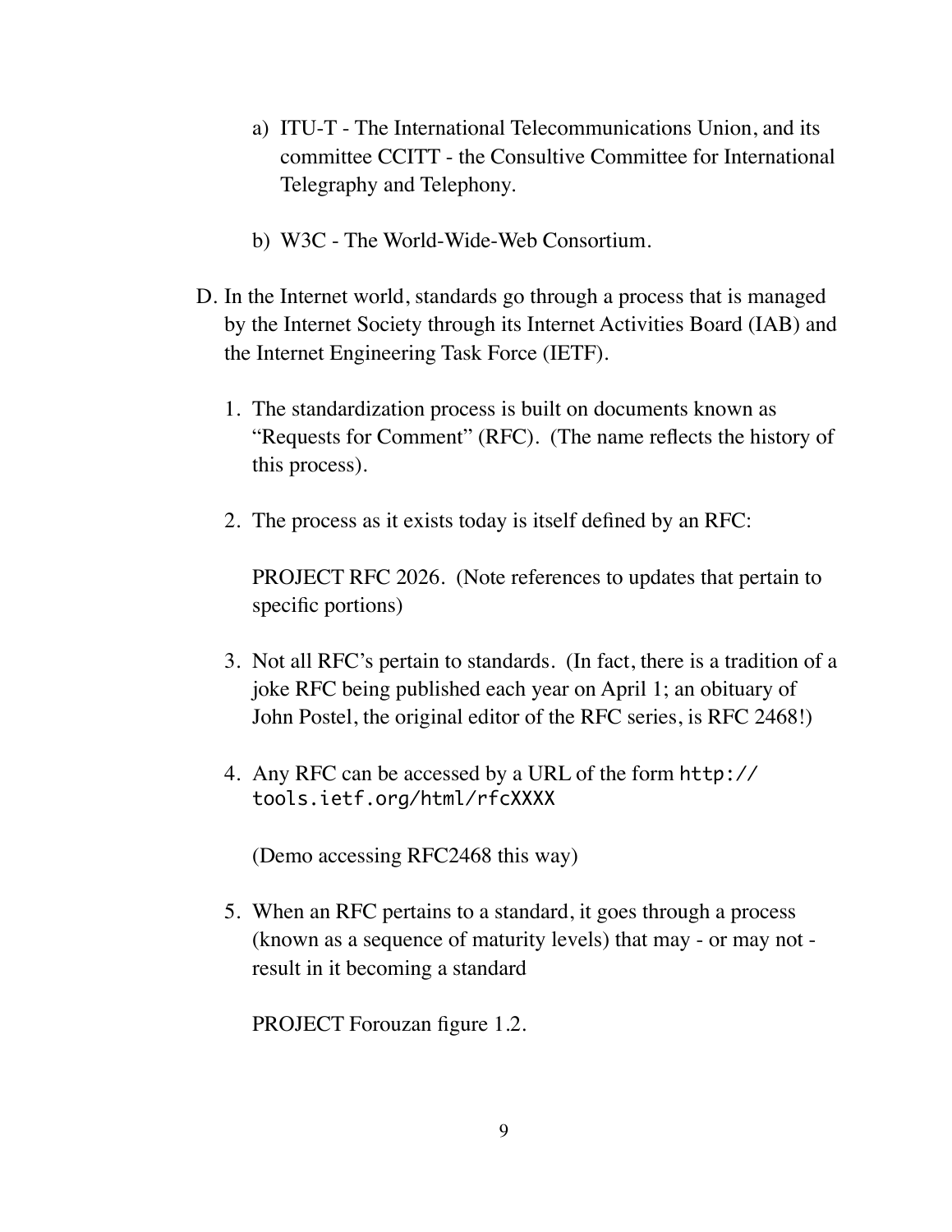#### V. **The World of the Internet**

A. The Internet - as it exists today - is a network of networks that can be depicted as follows:

PROJECT Forouzan figure 1.1

- B. Nodes on the Internet are identified in one of two ways.
	- 1. Each node has a unique address known as an IP number.
		- a) Most IP addresses are based on a standard known as ipv4, which uses 4 bytes. (However, v4 refers to this being version 4 of the protocol - not the fact that it uses 4 bytes!)
			- (1)IP addresses are "owned" by ISPs and are assigned by higher level ISPs to lower level ISPs and local users. IP addresses are used to actually route traffic over the network.
			- (2)The most common way to write an IP address is as dotted octets. (The term octet comes from the fact that each number is the decimal equivalent of 8 bits)

SHOW Network pane in System Preferences - my IP

- (3)While this potentially provides 4 billion addresses, not all addresses are actually used.
	- (a) Some are reserved for special purposes.
	- (b)An IP number is actually regarded as being divided into two parts - a network number and the IP number of a specific host on that network. (Recall that the Internet is a network of networks).

SHOW how this is specified by the subnet mask for my computer.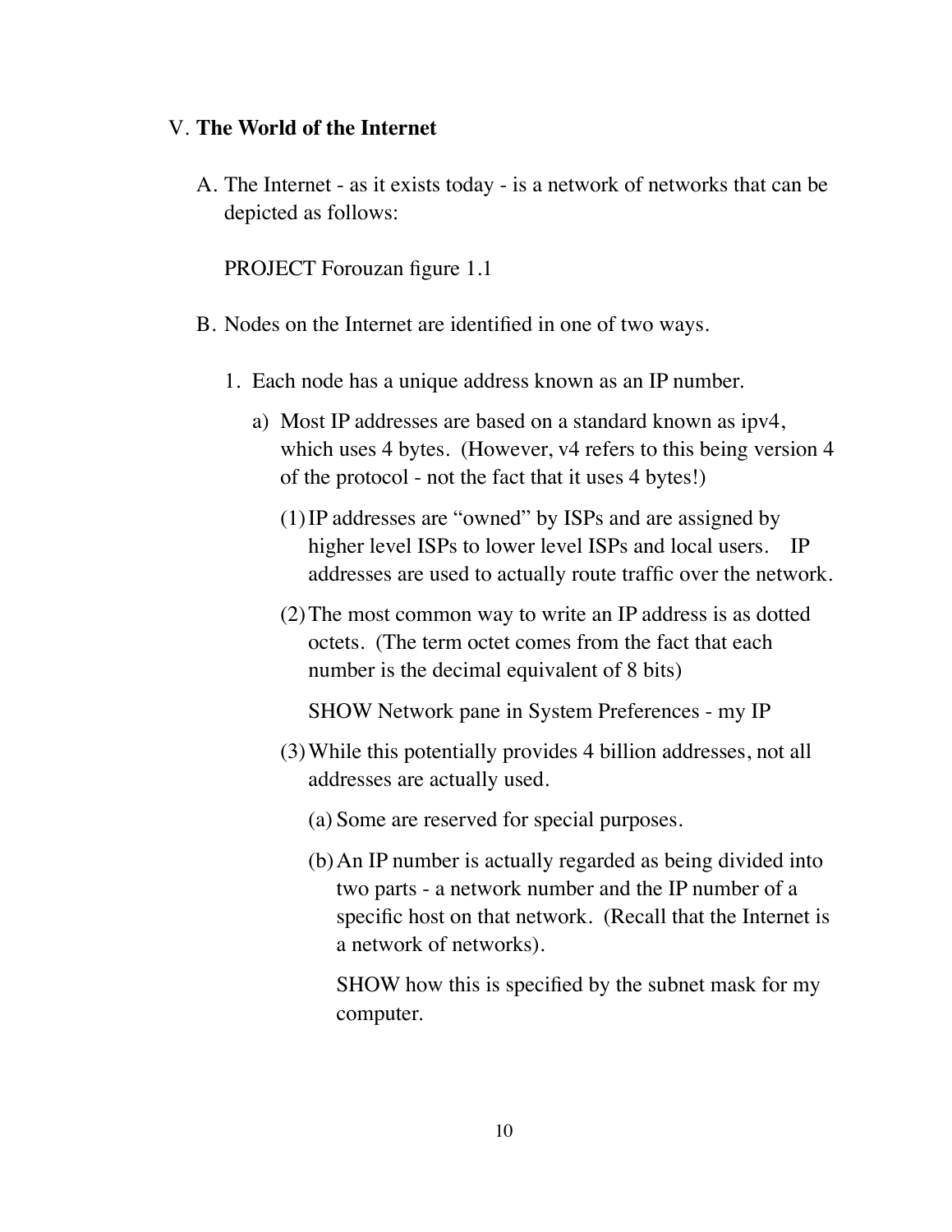- (4)Moreover, even 4 billion addresses are actually not enough for all of the hosts connected to the internet (not just computers, but smart phones, appliances ...)
- (5)The usefulness of ipv4 has been extended by using a technique known as Network Address Translation (NAT). I will use the specific way this works out at Gordon as an example:
	- (a) Gordon actually owns only 70 IP addresses (216.236.251.129 .. 198)
	- (b)Machines on campus have IP numbers of the form 172. XXX. YYY ZZZ or 192.168. YYY ZZZ or 10.10.XXX.YYY - all in ranges of IP numbers reserved by ipv4 for private networks.
	- (c) When a machine on campus wants to contact an offcampus site, Gordon's gateway replaces its "on campus" IP number with one of the external IPs Gordon owns. When a response comes back, Gordon's gateway replaces the "external" IP with the "internal" IP number and sends it to the originating system.
	- (d)Gordon also permanently assigns several of its external IPs to systems on campus (e.g. an incoming message on 216.236.251.139 is sent to the CS web server, known by the internal IP address 100.10.150.17 and by the URL www.cps.gordon.edu.)
- b) One will sometimes see a range of IP addresses denoted by a notation such as 172.16.0.0/12. This specifies a range in which the upper 12 bits correspond to 172.16.0.0 but the remaining 20 bits can take on any value - so the range goes from

## 10101010 00010000 00000000 00000000 (172.16.0.0) to 10101010 00011111 11111111 11111111 (172.31.255.255)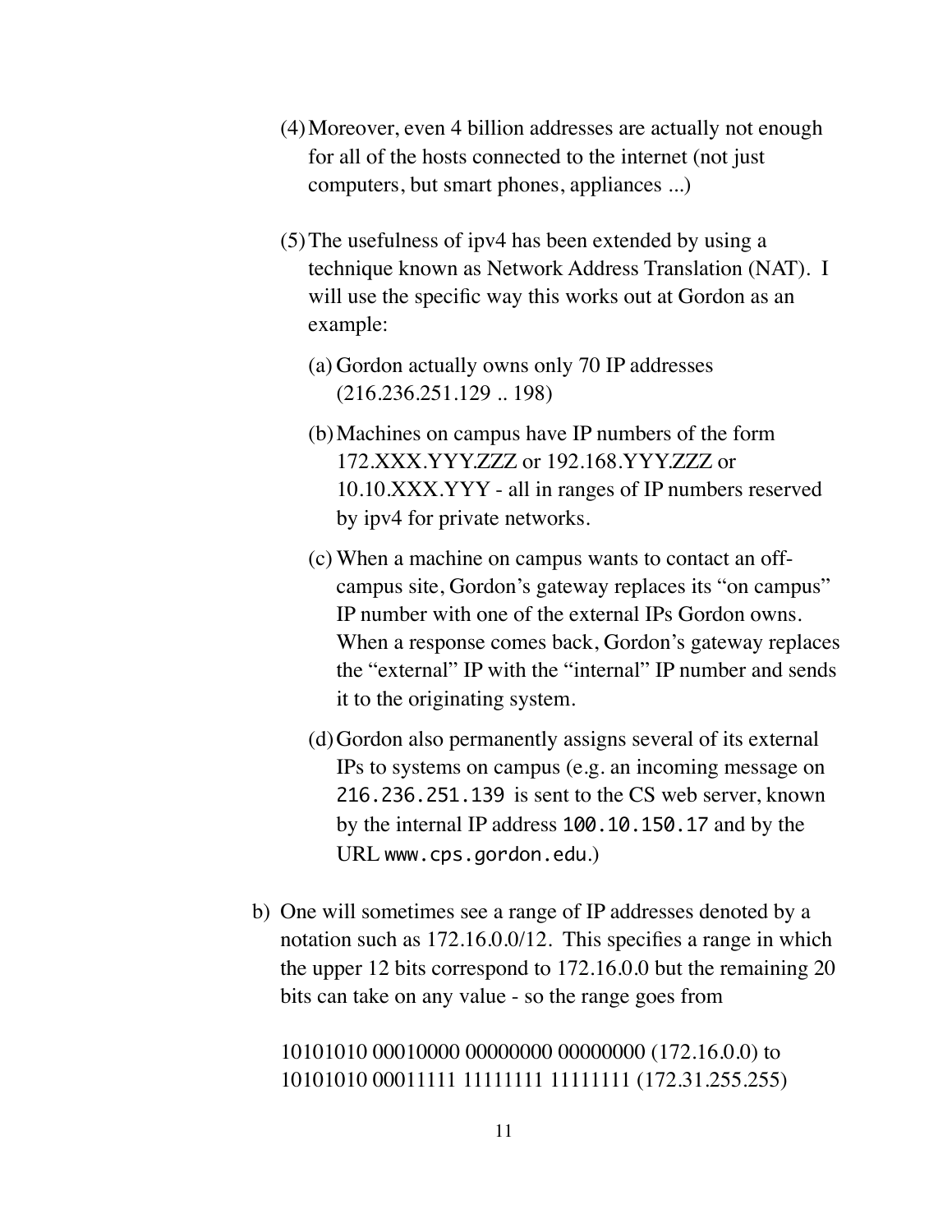- c) There is a newer standard called ipv6 that uses 128 bit IP numbers. While this standard was defined in 1998, it is only slowly being implemented. (Actually, when I first wrote this lecture in 2011, I used the phrase "slowly being implemented' then. Alas, that remains the case today!)
- 2. Though the IP address of a node is what is actually used in Internet routing, hosts are more often identified by a URL (e.g. www.gordon.edu or go.gordon.edu).
	- a) A full URL typically consists of three or four parts.

Example: When this lecture is posted online, its URL wlll be [http://www.cs.gordon.edu:80/courses/cps221/](http://www.cs.gordon.edu:80/courses/cps221/lectures-2014/Introduction%20to%20Net-Centric%20Computing.pdf) [lectures-2014/Introduction%20%to%20Net-Centric](http://www.cs.gordon.edu:80/courses/cps221/lectures-2014/Introduction%20to%20Net-Centric%20Computing.pdf) [%20Computing.pdf](http://www.cs.gordon.edu:80/courses/cps221/lectures-2014/Introduction%20to%20Net-Centric%20Computing.pdf)

http: specifies the protocol

www.cs.gordon.edu specifies the host machine 80 specifies the port number (generally omitted since often implied by the protocol - e.g 80 is the port normally used for http) courses/cps221/lectures-2014/Introduction%20%to %20Net-Centric%20Computing.pdf specifies a path on the host machine

b) To actually route traffic to a system identified by a URL, the host name portion of the URL must be translated into an IP number. This is handled by a system designated as a name server, which maintains a table of URLs and the corresponding IP numbers.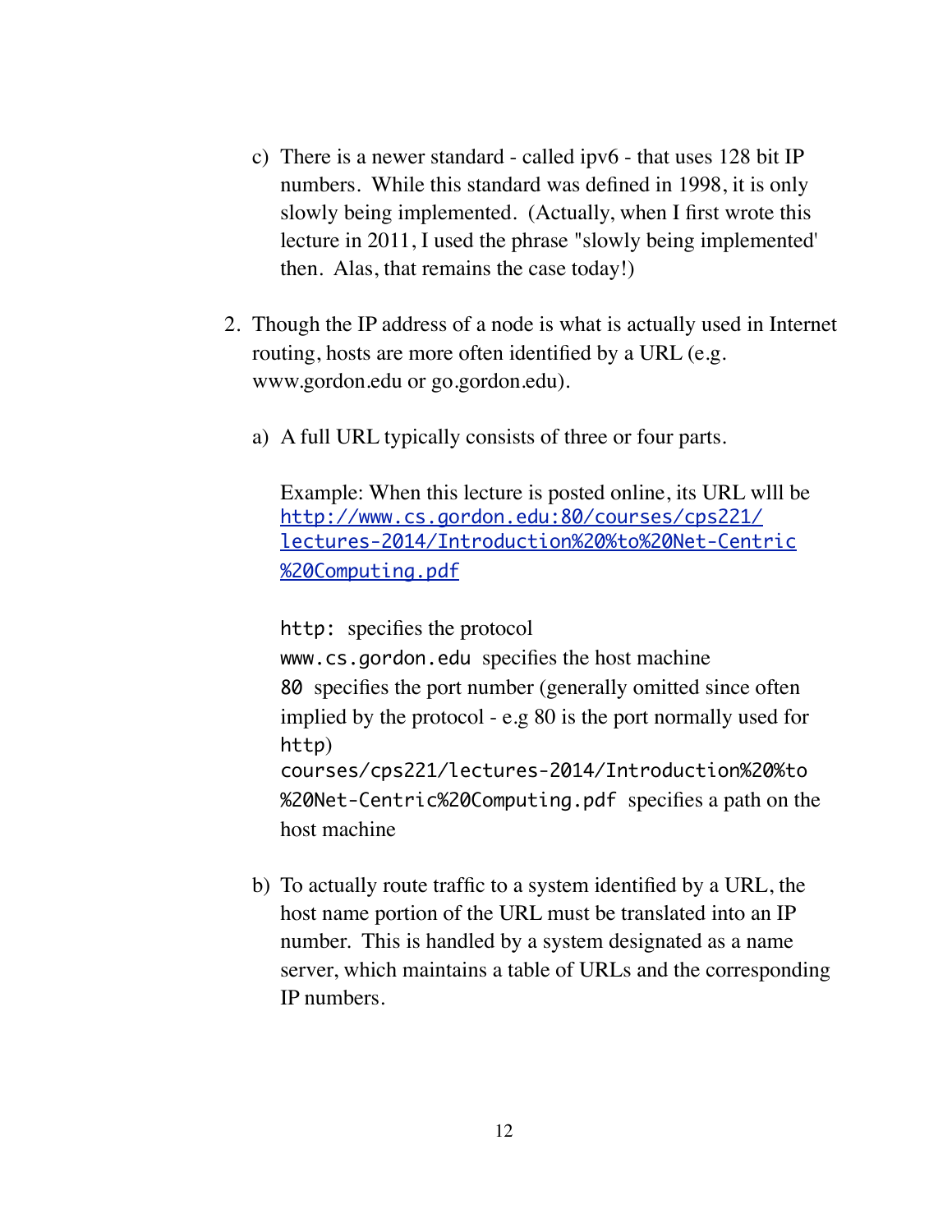- (1)To prevent the name tables from becoming very cluttered, a hierarchical scheme based on domains is actually used. Each domain has one or more domain name servers (DNS)
	- (a) There is a DNS for the edu domain, which provides the IP number for a DNS for the gordon.edu domain.
	- (b)There is a DNS for the gordon.edu domain, which provides the IP number for a DNS for the cs.gordon.edu domain.
	- (c) There is a DNS for the cs.gordon.edu domain, which actually provides the IP number for the www.cs.gordon.edu host.
- (2)While Gordon is responsible for all URLs within the gordon.edu domain (including the cs subdomain), toplevel domains are managed by the Internet Corporation for Assigned Names and Numbers (ICANN) through a large number of domain name registrars that are allowed to register names in various domains.
- c) Note that, while the host name portion of a URL must be mapped to a specific IP number, several different host name portions of a URL might all refer to the same IP - e.g.

files.cs.gordon.edu and joshua.cs.gordon.edu both refer to the same machine (10.100.150.16)

C. Of course, there are a huge variety of applications that utilize the Internet. One way of categorizing them is in terms of their service requirements.